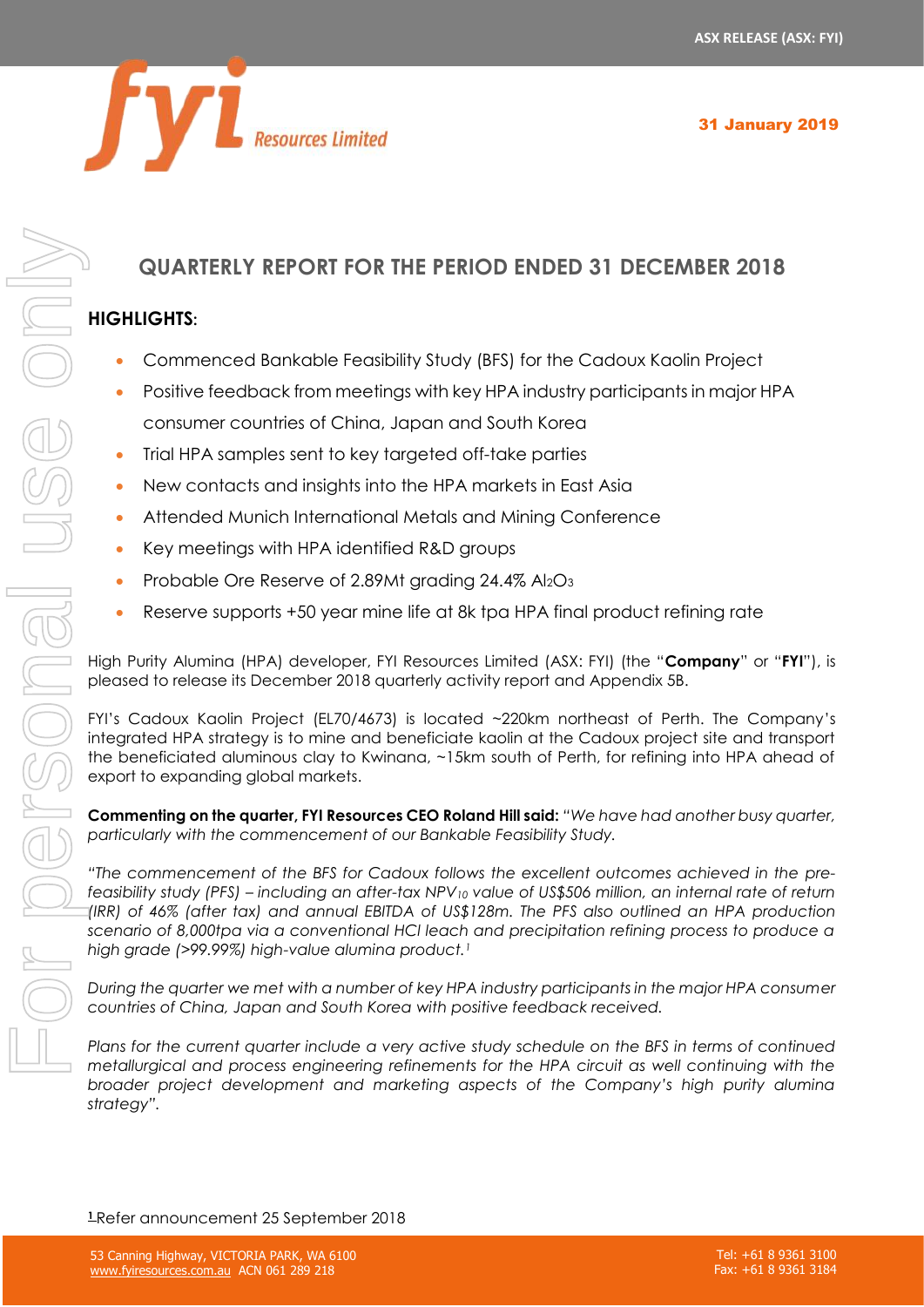

# **Bankable Feasibility Study commenced for Cadoux Kaolin Project**

During the quarter the Company commenced a bankable feasibility study for its wholly-owned Cadoux Kaolin Project located in Western Australia.

FYI retained Australian engineering consulting and contracting company, GR Engineering Services Limited (GRES) to undertake key components of the BFS related to plant design; capital cost and operating cost estimation; and process and non-process infrastructure evaluation.

With sufficient funding in place, and with a number of key permitting milestones already achieved at Cadoux, the BFS is scheduled to be completed by mid-2019 and construction planned to commence in the December quarter 2019 subject to securing suitable off take agreements and project funding. In the meantime, FYI is progressing in parallel with a number of key value-adding development milestones, including:

- Project risk mitigation studies
- Continuation of permitting approvals
- Site selection process at Kwinana for refinery location
- Ongoing discussions with project financing parties and strategic funding parties
- Advancing customers and offtake parties discussions



*Schematic timeline for key milestones under FYI's BFS review*

### **BFS Developments:**

### **Metallurgical Studies**

The metallurgical studies included:

- Continuous trialling and confirmation of achieved 99.995% HPA product purity;
- Alternative flowsheet production and variation testwork;
- Further optimising of precipitation of intermediary products;
- Further optimisation work surrounding the water balances:
- Re- confirm trials and variation work around key assumptions made in the PFS;
- Further alternative by-product testing for additional revenues;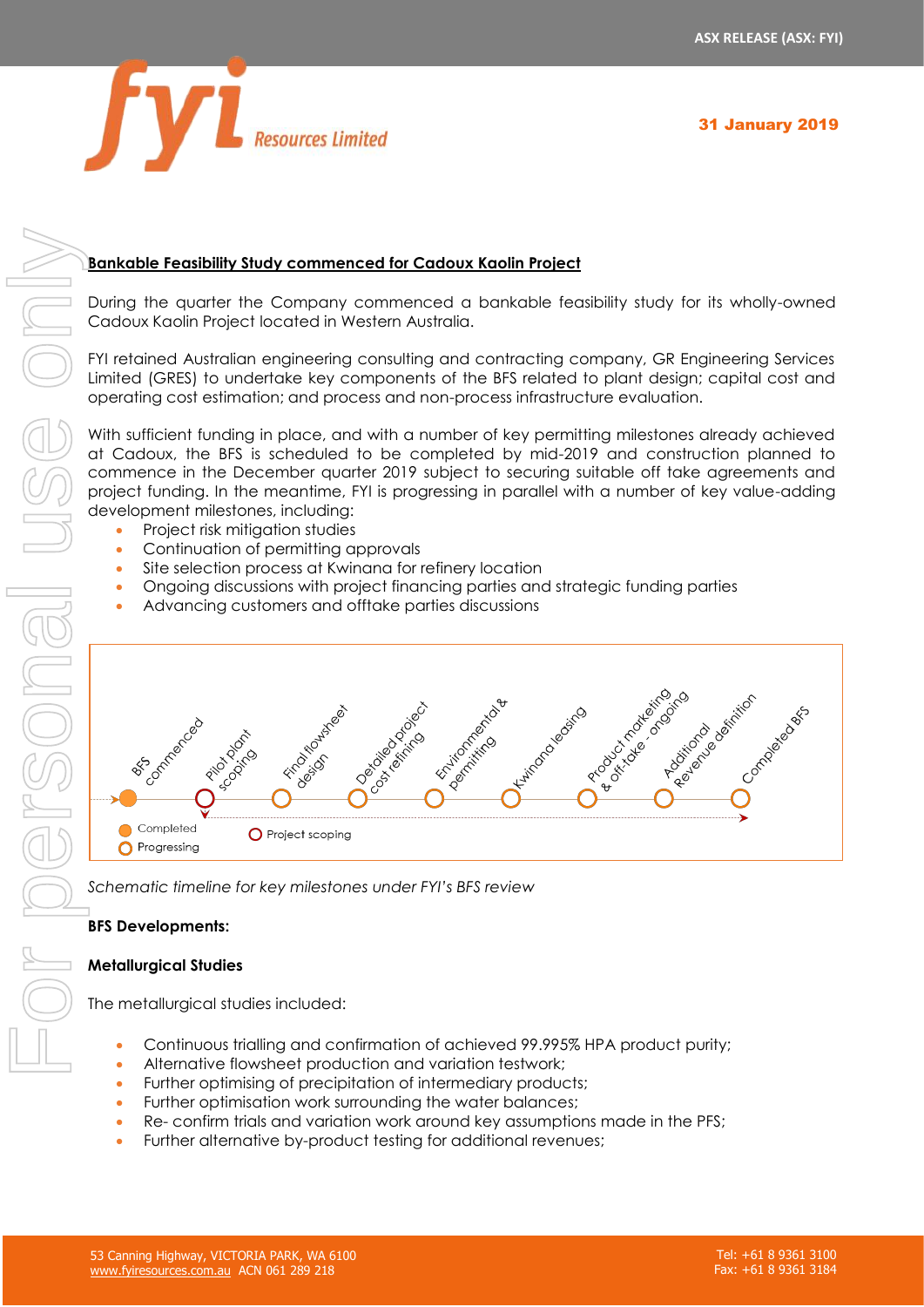

# **Process Engineering Studies**

GRES continued with the refining and definition of the HPA circuit flowsheet and included detailed diagrams and drawings for construction, civil works, instrumentation, control system, electrical facilities, management of suppliers, schedule and sequencing of development activities, further refining of detailed costs, procurement of equipment and management of environmental impacts.

### **Cadoux Ore Reserve**

FYI announced a Probable Ore Reserve Estimate of 2.89Mt grading  $24.4\%$  Al<sub>2</sub>O<sub>3</sub> which should be capable of supporting HPA production for more than 50 years (see table 1 below and ASX announcement 29 October 2018). The Ore Reserve estimate is based on the Indicated Mineral Resource, metallurgical test work, processing and engineering designs, the Kwinana processing plant and associated infrastructure, cost estimation, planning inputs, variables and assumptions, marketing and pricing research, all of which is detailed in the mining section of Company's PFS report (announcement 25 September 2018).

| <b>Stage</b> | <b>Probable Ore</b> |             | <b>Waste</b> | <b>Total</b><br><b>Mining</b> | <b>Strip</b> |
|--------------|---------------------|-------------|--------------|-------------------------------|--------------|
|              | kT                  | $Al_2O_3$ % | kT           | kT                            | <b>Ratio</b> |
| 1            | 172                 | 24.8        | 317          | 489                           | 1.8          |
| 2            | 175                 | 25.1        | 225          | 400                           | 1.3          |
| 3            | 175                 | 24.5        | 255          | 430                           | 1.5          |
| 4            | 165                 | 22.7        | 376          | 541                           | 2.3          |
| 5            | 165                 | 23.4        | 396          | 561                           | 2.4          |
| 6            | 192                 | 25.9        | 290          | 482                           | 1.5          |
| 7            | 247                 | 26.1        | 159          | 406                           | 0.6          |
| 8            | 130                 | 25.5        | 125          | 254                           | 1.0          |
| 9            | 92                  | 23.5        | 167          | 258                           | 1.8          |
| 10           | 169                 | 25.6        | 364          | 533                           | 2.1          |
| 11           | 275                 | 23.0        | 481          | 756                           | 1.8          |
| 12           | 347                 | 24.4        | 535          | 882                           | 1.5          |
| 13           | 225                 | 24.8        | 499          | 724                           | 2.2          |
| 14           | 363                 | 23.5        | 774          | 1,137                         | 2.1          |
| All Stages   | 2,891               | 24.4        | 4,961        | 7,852                         | 1.7          |

**Table 1: Cadoux maiden Probable Ore Reserve Estimate, October 2018**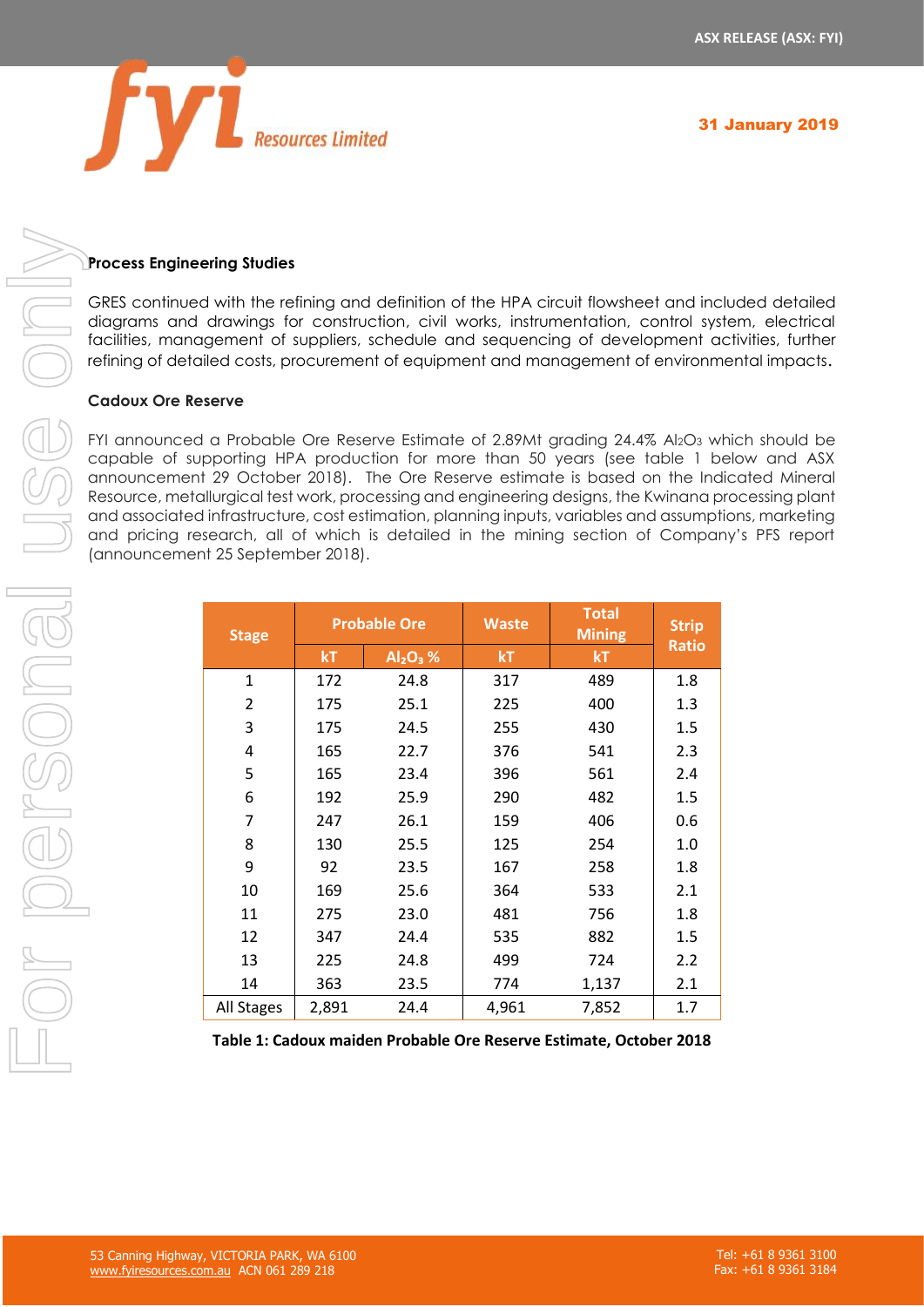

# **CORPORATE**

### **Munich Conference Attendance**

During the quarter the Company attended the Edelmetallmesse (Munich International Metals and Mining Conference), Europe's premier mining and metals conference.

Managing Director Roland Hill attended the conference and met with investors to promote the Company and the HPA industry, meeting with key participants to explore development and marketable prospects.

### **Asia HPA Product Marketing Trip**

The Company also reported positive feedback from meetings held with key HPA industry participants during November in the major HPA consumer countries of China, Japan and South Korea. The visit helped FYI to establish new contacts and provided insights into the HPA markets in East Asia.

The Company and its advisors met with a number of key potential customers in the HPA industry at trader and direct end user level, with the key objectives to:

- Investigate, and seek further clarity and transparency on the regional HPA markets in East Asia;
- Broaden the awareness of the Cadoux HPA project's potential high-grade product, excellent prefeasibility study (PFS) results and strategic +50 year mine life; and
- Further explore commercial opportunities with selected parties, which includes offtake and strategic financing for the Cadoux project.

For a full summary of the outcomes of these meetings, please see ASX announcement dated 19 November 2018.

### **FYI HPA product qualification**

Following positive responses from interested offtake parties during the Marketing Trip and subsequent requests for final product of high purity alumina, FYI despatched trial samples of 99.995% Al2O3 (HPA) to potential customers for test work and qualification.

With the samples having been received over the December quarter and the parties undertaking their independent product analysis and reviews,

### **March quarter activities schedule**

viability and robust economics of FYI's HPA strategy and pave the way for near term development.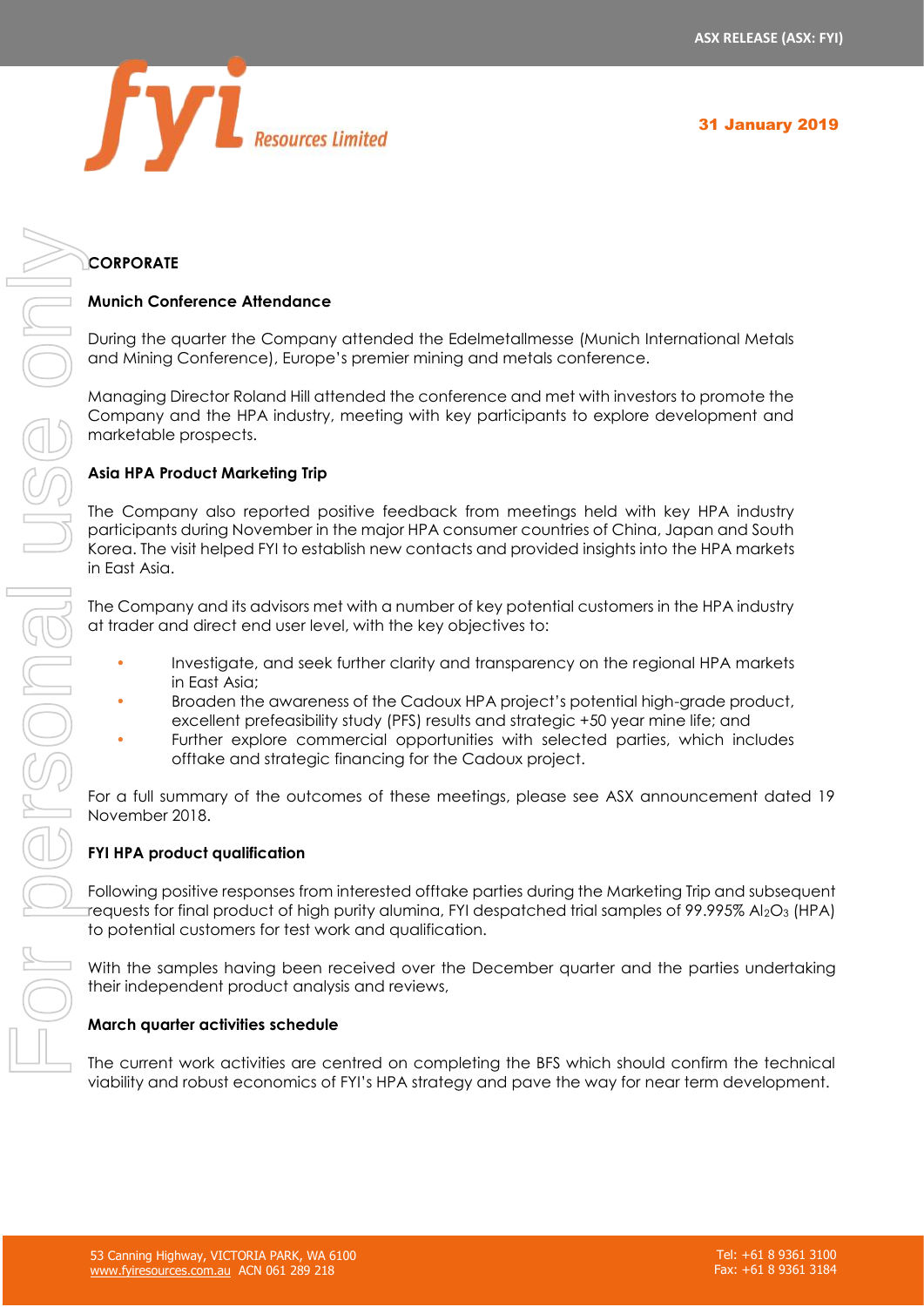

The Company has advanced the permitting process, offtake negotiations and funding arrangements in parallel with the BFS and expects these to be finalised during 2019.

FYI has an intensive level of activities planned out for the March quarter. These items include:

- Decision to proceed with pilot plant construction and test work
- Continued BFS project studies and economic reviews
- Capital and operating cost reduction studies
- Responses from customer qualification
- Continued BFS studies
- Kwinana refinery site progress
- Continued project permitting
- Further R&D developments

### **Further information:**

**Roland Hill Simon Hinsley** Managing Director Investor & Media Relations Tel: +61 414 666 178 Tel: 0401 809 653

[roland.hill@fyiresources.com.au](mailto:roland.hill@fyiresources.com.au) [simon@nwrcommunications.com.au](mailto:simon@nwrcommunications.com.au)

# **About FYI Resources Limited**

FYI is positioning itself to be a significant producer of high purity alumina (4N or HPA) in a rapidly developing LED, electric vehicle, smartphone and television screen as well as other associated hightech product markets.

The foundation of FYI's HPA strategy is the quality aluminous clay (kaolin) deposit at Cadoux and the exceptional positive metallurgical response that the feedstock has to the Company's moderate temperature, atmospheric pressure and straightforward HCl flowsheet. The strategy's quality attributes combine resulting in world class HPA project potential.

In September 2018, FYI announced results of its Preliminary Feasibility Study ("PFS") for its Cadoux kaolin project in Western Australia. The PFS confirmed the Company's intention to become a predominant vertically-integrated, long life producer of high quality, sought after high purity alumina ("HPA").

| Tenement     | Location          | Interest at the beginning of<br>the quarter | Interest at the end of the<br>avarter |
|--------------|-------------------|---------------------------------------------|---------------------------------------|
| E70/4673     | Western Australia | 100%                                        | 100%                                  |
| E70/5145     | Western Australia | 100% (under application)                    | 100% (under application)              |
| WMM SPLs (6) | <b>Thailand</b>   | 100% (under application)                    | 100% (under application)              |

### **Interest in Mineral Tenements at 31 December 2018**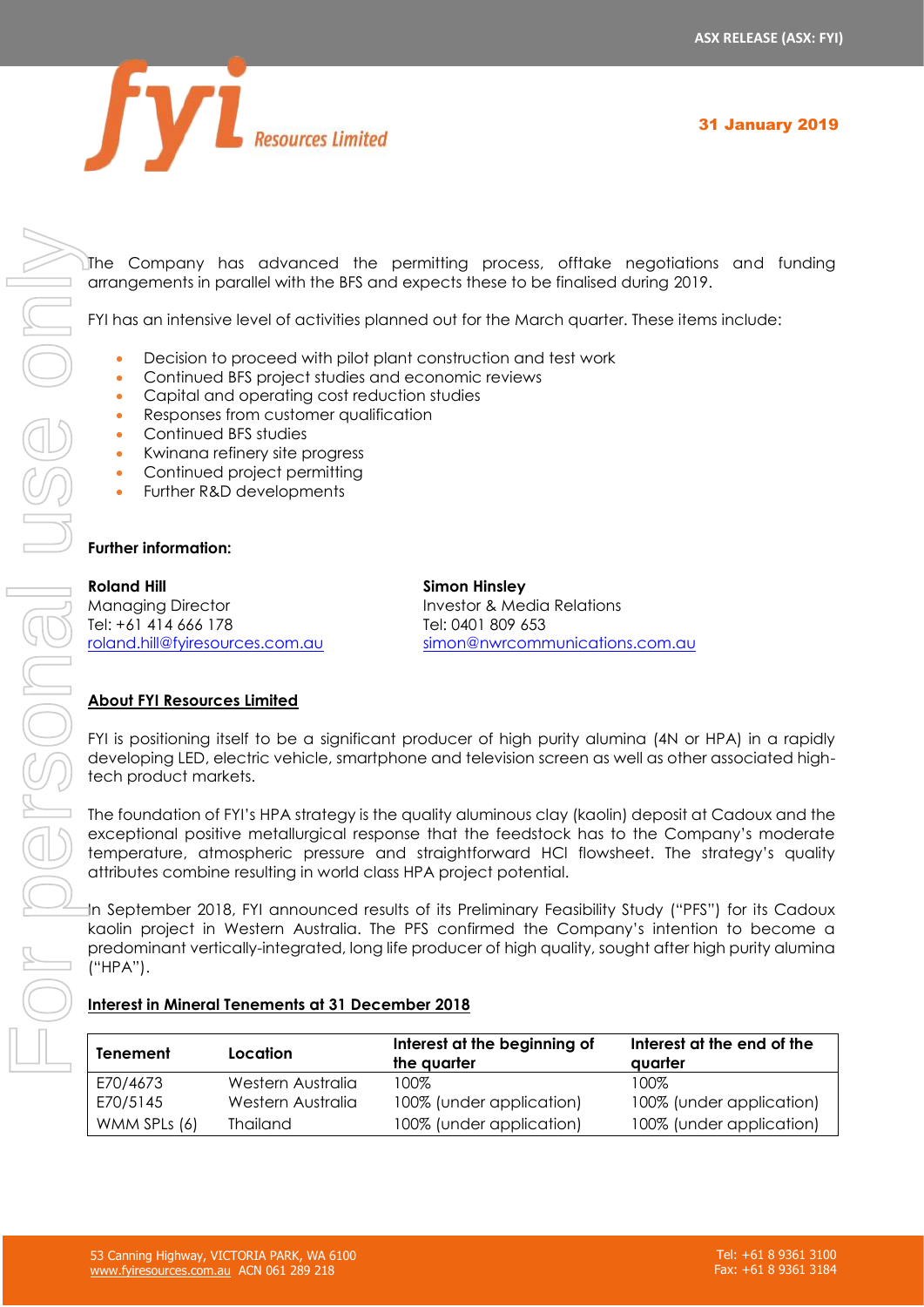



Pre-Feasibility Study highlights from September 2018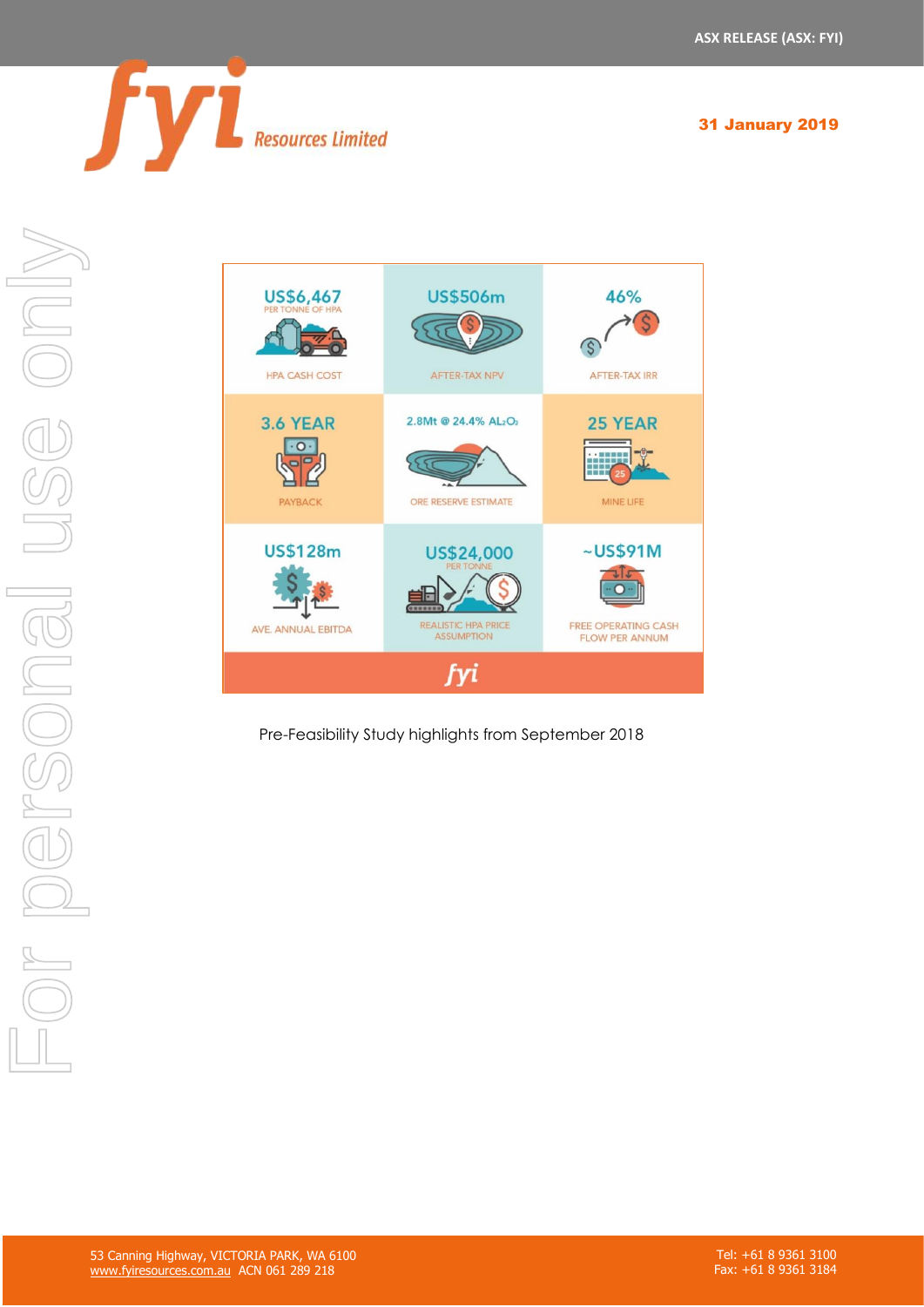

# **Competent Persons Statements**

### **Ore Reserves**

The information in this report that relates to Ore Reserves is based on information compiled by Mr. Steve Craig, who is a Fellow of the Australasian Institute of Mining and Metallurgy. Steve Craig is a full-time employee of Orelogy Consulting Pty Ltd and has sufficient experience relevant to the style of mineralisation and type of deposit under consideration and to the activity which they are undertaking to qualify as a Competent Person as defined in the 2012 Edition of the "Australasian Code for Reporting of Exploration Results, Mineral Resources and Ore Reserves". The information is extracted from the Ore Reserve announcement released 29 October 2018 and is available to view on the Company's website at [www.fyiresources.com.au](http://www.fyiresources.com.au/) .

### **Mineral Resources**

The information in this report that relates to Mineral Resources is based on information compiled by Mr Grant Louw, under the direction and supervision of Dr Andrew Scogings, who are both full-time employees of CSA Global. Dr Scogings is a Member of the Australasian Institute of Mining and Metallurgy and a Member of the Australian Institute of Geoscientists. He is a Registered Professional Geologist in Industrial Minerals. Dr Scogings has sufficient experience relevant to the style of mineralisation and type of deposit under consideration and to the activity which he is undertaking to qualify as Competent Person as defined in the 2012 Edition of the "Australasian Code for the Reporting of Exploration Results, Mineral Resources, and Ore Reserves". The information is extracted from the PFS announcement dated 25 September 2018 and is available to view on the Company's website at [www.fyiresources.com.au](http://www.fyiresources.com.au/) . **Competent Person Statements**<br>
The Information in this nepot then use to be Reserves a beased on information compiled by Ms.<br>
The Competent Person of the Authroride in the Minimum of the Authroride from the Competent Perso

### **Metallurgy**

The information in this report that relates to metallurgy and metallurgical test work is based on information reviewed and compiled by Mr Daryl Evans, a Competent Person who is a Fellow of the Australian Institute of Mining and Metallurgy (AusIMM). Mr Evans is an employee of Independent Metallurgical Operations Pty Ltd, and is a contractor to FYI. Mr Evans has sufficient experience that is relevant to this style of processing and type of deposit under consideration, and to the activity that he has undertaken to qualify as a Competent Person as defined in the 2012 Edition of the "Australasian Code for the Reporting of Exploration Results, Mineral Resources and Ore Reserves". Announcements in respect to metallurgical results are available to view on the Company's website at [www.fyiresources.com.au](http://www.fyiresources.com.au/) .

The Company confirms that it is not aware of any new information or data that materially affects the information included in the original market announcements and that all material assumptions and technical parameters underpinning the findings in the relevant market announcements continue to apply and have not materially changed and that all material assumptions and technical parameters underpinning the estimate in the relevant market announcement continue to apply and have not materially changed. The Company confirms that the form and context in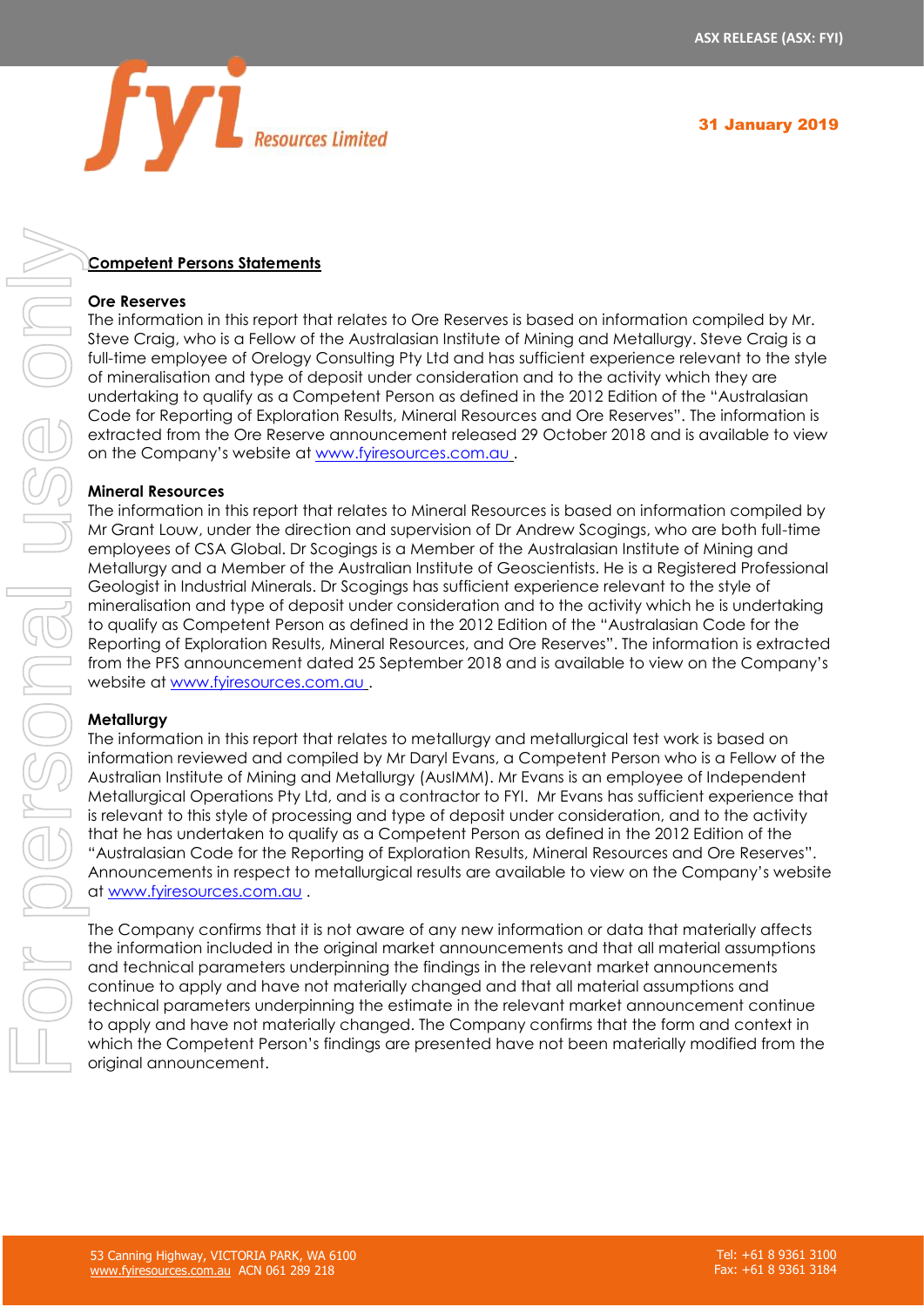

# **Cautionary Statement**

### **Substance of PFS**

The PFS referred to in this announcement is a study of the potential viability of the Cadoux Project. It has been undertaken to understand the technical and economic viability of the Project.

The PFS is based on the material assumptions outlined in the PFS announcement released to ASX on 25 September 2018 and summarised in the Summary of Material Assumptions and Modifying Factors description and tables (appendix 2 and 3) attached to the PFS document. These include assumptions about the availability of funding. While the Company considers all of the material assumptions to be based on reasonable grounds, there is no certainty that they will prove to be correct or that the range of outcomes indicated by this PFS will be achieved.

To achieve the range of outcomes indicated in the PFS funding in the order of US\$197 million will likely be required. Investors should note that there is no certainty that the Company will be able to raise the amount of funding when needed. It is also possible that such funding may only be available on terms that may be dilutive to or otherwise affect the value of the Company's existing shares.

It is also possible that the Company could pursue other "*value realisation*" strategies such as a sale, partial sale or joint venture of the Project. If it does, this could materially reduce the Company's proportionate ownership of the Project.

Given the uncertainties involved, investors should not make any investment decisions based solely on the results of the PFS.

### **General and forward-looking statements**

The contents of this announcement reflect various technical and economic conditions, assumptions and contingencies which are based on interpretations of current market conditions at the time of writing. Given the nature of the resources industry, these conditions can change significantly and without notice over relatively short periods of time. Consequently, actual results may vary from those detailed in this announcement.

Some statements in this announcement regarding estimates or future events are forward-looking statements. They include indications of, and guidance on, future earnings, cash flow, costs and financial performance. Such forward-looking statements are provided as a general guide only and should not be relied on as a guarantee of future performance. When used in this announcement, words such as, but are not limited to, "*could*", "*planned*", "*estimated*", "*expect*", "*intend*", "*may*", "*potential*", "*should*", "*projected*", "*scheduled*", "*anticipates*", "*believes*", "*predict*", "*foresee*", "*proposed*", "*aim*", "*target*", "*opportunity*", "*nominal*", "*conceptual*" and similar expressions are forward-looking statements. Although the Company believes that the expectations reflected in these forward-looking statements are reasonable, such statements involve risks and uncertainties, and no assurance can be given that actual results will be consistent with these forward-looking statements. **Coutiener, statement**<br>
Substitute of the value of the value of the value of the value of the value of the value of the value of the value of the value of the value of the value of the value of the value of the value of th

The contents of this release are also subject to significant risks and uncertainties that include but are not limited those inherent in mine development and production, geological, mining, metallurgical and processing technical problems, the inability to obtain and maintain mine licences, permits and other regulatory approvals required in connection with mining and processing operations, competition for among other things, capital, acquisitions of reserves, undeveloped lands and skilled